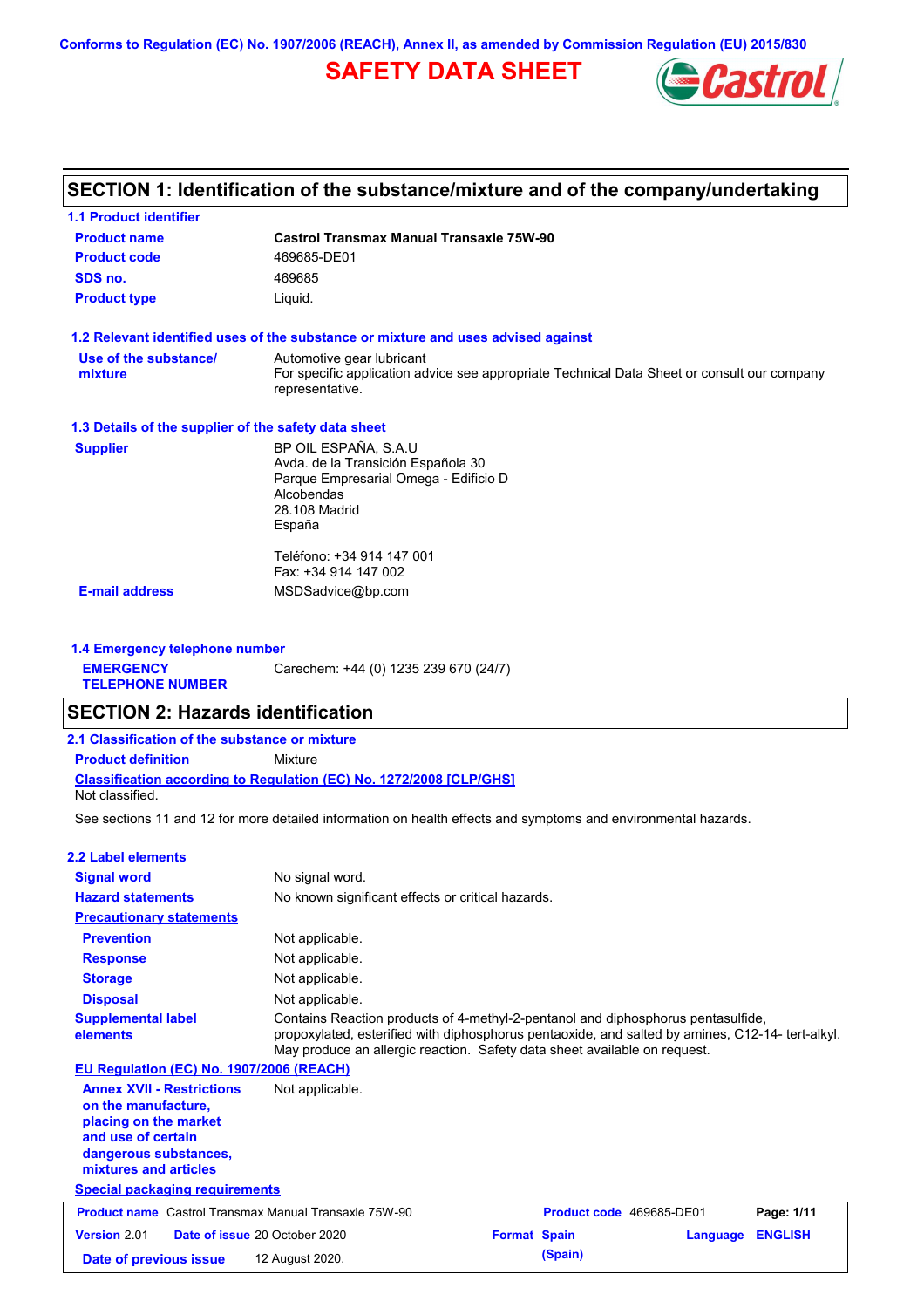# **SECTION 2: Hazards identification**

| <b>Containers to be fitted</b><br>with child-resistant<br>fastenings                                                     | Not applicable.                                                                                               |
|--------------------------------------------------------------------------------------------------------------------------|---------------------------------------------------------------------------------------------------------------|
| <b>Tactile warning of danger</b>                                                                                         | Not applicable.                                                                                               |
| 2.3 Other hazards                                                                                                        |                                                                                                               |
| <b>Results of PBT and vPvB</b><br>assessment                                                                             | Product does not meet the criteria for PBT or vPvB according to Regulation (EC) No. 1907/2006,<br>Annex XIII. |
| <b>Product meets the criteria</b><br>for PBT or vPvB according<br>to Regulation (EC) No.<br><b>1907/2006, Annex XIII</b> | This mixture does not contain any substances that are assessed to be a PBT or a vPvB.                         |
| Other hazards which do<br>not result in classification                                                                   | Defatting to the skin.                                                                                        |

### **SECTION 3: Composition/information on ingredients**

#### **3.2 Mixtures**

**Mixture Product definition**

Synthetic base stock. Proprietary performance additives.

| <b>Product/ingredient</b><br>name                             | <b>Identifiers</b>                                                                     | %         | <b>Regulation (EC) No.</b><br><b>1272/2008 [CLP]</b> | <b>Type</b> |
|---------------------------------------------------------------|----------------------------------------------------------------------------------------|-----------|------------------------------------------------------|-------------|
| 1-Decene, homopolymer,<br>hydrogenated                        | REACH #: 01-2119486452-34<br>$EC: 500-183-1$<br>CAS: 68037-01-4                        | 225 - ≤50 | Asp. Tox. 1, H304                                    | $[1]$       |
| Dec-1-ene, trimers, hydrogenated                              | REACH #: 01-2119493949-12 ≥25 - ≤50<br>EC: 500-393-3<br>CAS: 157707-86-3               |           | Asp. Tox. 1, H304                                    | $[1]$       |
| Distillates (petroleum), solvent-<br>dewaxed heavy paraffinic | REACH #: 01-2119471299-27<br>EC: $265-169-7$<br>CAS: 64742-65-0<br>Index: 649-474-00-6 | ≤10       | Asp. Tox. 1, H304                                    | [1] [2]     |

#### **See Section 16 for the full text of the H statements declared above.**

**Type** 

[1] Substance classified with a health or environmental hazard

[2] Substance with a workplace exposure limit

[3] Substance meets the criteria for PBT according to Regulation (EC) No. 1907/2006, Annex XIII

[4] Substance meets the criteria for vPvB according to Regulation (EC) No. 1907/2006, Annex XIII

[5] Substance of equivalent concern

[6] Additional disclosure due to company policy

Occupational exposure limits, if available, are listed in Section 8.

#### **SECTION 4: First aid measures**

#### **4.1 Description of first aid measures**

| <b>Eye contact</b>                | In case of contact, immediately flush eyes with plenty of water for at least 15 minutes. Eyelids<br>should be held away from the eyeball to ensure thorough rinsing. Check for and remove any<br>contact lenses. Get medical attention. |
|-----------------------------------|-----------------------------------------------------------------------------------------------------------------------------------------------------------------------------------------------------------------------------------------|
| <b>Skin contact</b>               | Wash skin thoroughly with soap and water or use recognised skin cleanser. Remove<br>contaminated clothing and shoes. Wash clothing before reuse. Clean shoes thoroughly before<br>reuse. Get medical attention if irritation develops.  |
| <b>Inhalation</b>                 | If inhaled, remove to fresh air. Get medical attention if symptoms occur.                                                                                                                                                               |
| <b>Ingestion</b>                  | Do not induce vomiting unless directed to do so by medical personnel. Get medical attention if<br>symptoms occur.                                                                                                                       |
| <b>Protection of first-aiders</b> | No action shall be taken involving any personal risk or without suitable training.                                                                                                                                                      |

#### **4.2 Most important symptoms and effects, both acute and delayed**

See Section 11 for more detailed information on health effects and symptoms.

### **Potential acute health effects**

| <b>Inhalation</b>      | Vapour inhalation under ambient conditions is not normally a problem due to low vapour<br>pressure. |                                 |                         |            |
|------------------------|-----------------------------------------------------------------------------------------------------|---------------------------------|-------------------------|------------|
|                        | <b>Product name</b> Castrol Transmax Manual Transaxle 75W-90                                        | <b>Product code</b> 469685-DE01 |                         | Page: 2/11 |
| <b>Version 2.01</b>    | <b>Date of issue 20 October 2020</b>                                                                | <b>Format Spain</b>             | <b>Language ENGLISH</b> |            |
| Date of previous issue | 12 August 2020.                                                                                     | (Spain)                         |                         |            |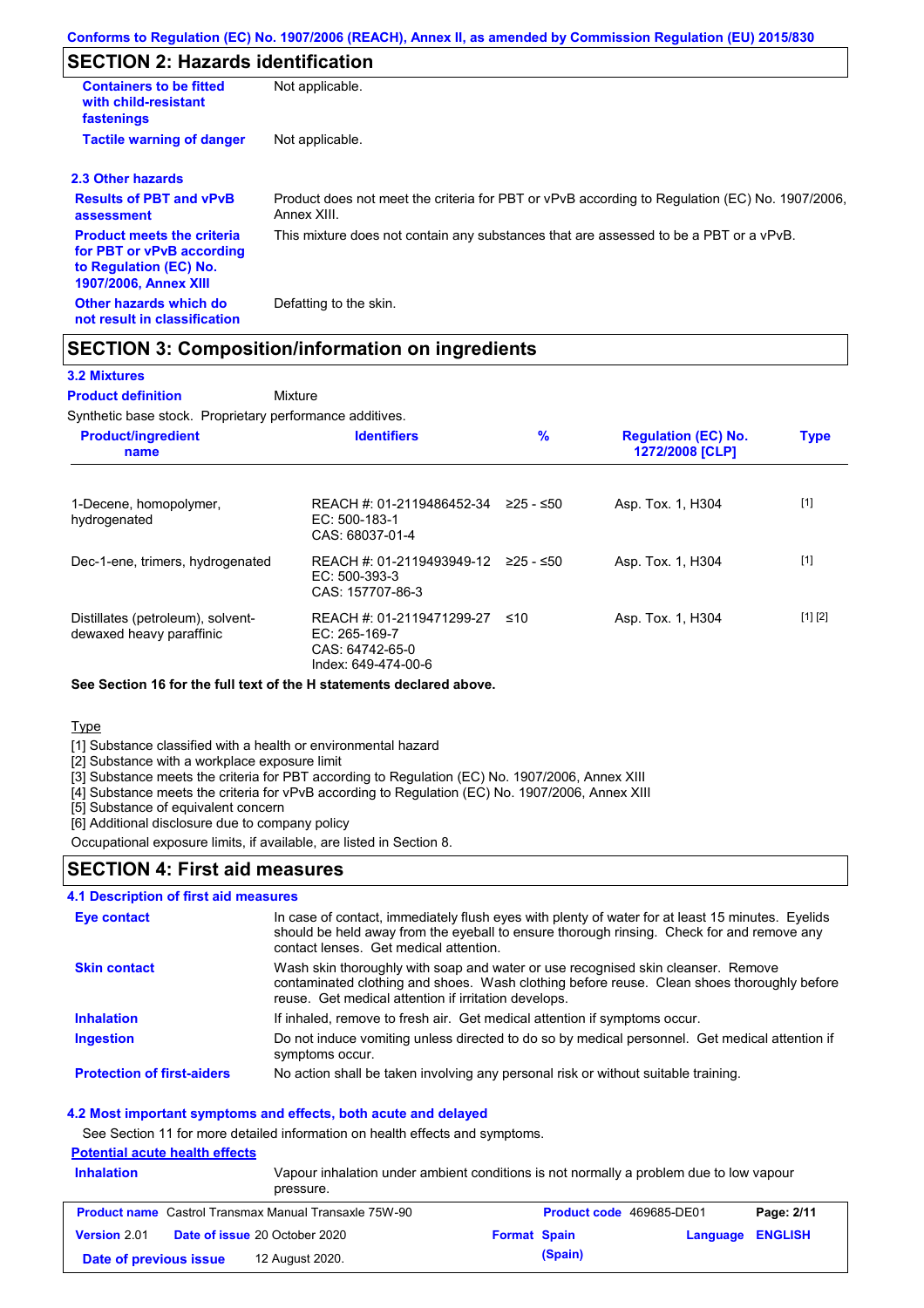## **Conforms to Regulation (EC) No. 1907/2006 (REACH), Annex II, as amended by Commission Regulation (EU) 2015/830**

# **SECTION 4: First aid measures**

| <b>Ingestion</b>    | No known significant effects or critical hazards.                                                                 |
|---------------------|-------------------------------------------------------------------------------------------------------------------|
| <b>Skin contact</b> | Defatting to the skin. May cause skin dryness and irritation.                                                     |
| Eye contact         | No known significant effects or critical hazards.                                                                 |
|                     | Delayed and immediate effects as well as chronic effects from short and long-term exposure                        |
| <b>Inhalation</b>   | Overexposure to the inhalation of airborne droplets or aerosols may cause irritation of the<br>respiratory tract. |
| <b>Ingestion</b>    | Ingestion of large quantities may cause nausea and diarrhoea.                                                     |
| <b>Skin contact</b> | Prolonged or repeated contact can defat the skin and lead to irritation and/or dermatitis.                        |
| Eye contact         | Potential risk of transient stinging or redness if accidental eye contact occurs.                                 |
|                     |                                                                                                                   |

#### **4.3 Indication of any immediate medical attention and special treatment needed**

| <b>Notes to physician</b>                                                                                                                                           | Treatment should in general be symptomatic and directed to relieving any effects.                                                                                                                                                                                                                                                                                 |  |  |
|---------------------------------------------------------------------------------------------------------------------------------------------------------------------|-------------------------------------------------------------------------------------------------------------------------------------------------------------------------------------------------------------------------------------------------------------------------------------------------------------------------------------------------------------------|--|--|
| <b>SECTION 5: Firefighting measures</b>                                                                                                                             |                                                                                                                                                                                                                                                                                                                                                                   |  |  |
| 5.1 Extinguishing media<br><b>Suitable extinguishing</b><br>media                                                                                                   | In case of fire, use foam, dry chemical or carbon dioxide extinguisher or spray.                                                                                                                                                                                                                                                                                  |  |  |
| <b>Unsuitable extinguishing</b><br>Do not use water jet. The use of a water jet may cause the fire to spread by splashing the<br>burning product.<br>media          |                                                                                                                                                                                                                                                                                                                                                                   |  |  |
| 5.2 Special hazards arising from the substance or mixture                                                                                                           |                                                                                                                                                                                                                                                                                                                                                                   |  |  |
| <b>Hazards from the</b><br>In a fire or if heated, a pressure increase will occur and the container may burst.<br>substance or mixture                              |                                                                                                                                                                                                                                                                                                                                                                   |  |  |
| <b>Hazardous combustion</b><br>Combustion products may include the following:<br>carbon oxides (CO, CO <sub>2</sub> ) (carbon monoxide, carbon dioxide)<br>products |                                                                                                                                                                                                                                                                                                                                                                   |  |  |
| 5.3 Advice for firefighters                                                                                                                                         |                                                                                                                                                                                                                                                                                                                                                                   |  |  |
| <b>Special precautions for</b><br>fire-fighters                                                                                                                     | No action shall be taken involving any personal risk or without suitable training. Promptly<br>isolate the scene by removing all persons from the vicinity of the incident if there is a fire.                                                                                                                                                                    |  |  |
| <b>Special protective</b><br>equipment for fire-fighters                                                                                                            | Fire-fighters should wear appropriate protective equipment and self-contained breathing<br>apparatus (SCBA) with a full face-piece operated in positive pressure mode. Clothing for fire-<br>fighters (including helmets, protective boots and gloves) conforming to European standard EN<br>469 will provide a basic level of protection for chemical incidents. |  |  |

# **SECTION 6: Accidental release measures**

|                                                          | 6.1 Personal precautions, protective equipment and emergency procedures                                                                                                                                                                                                                                                                                                                        |  |  |
|----------------------------------------------------------|------------------------------------------------------------------------------------------------------------------------------------------------------------------------------------------------------------------------------------------------------------------------------------------------------------------------------------------------------------------------------------------------|--|--|
| For non-emergency<br>personnel                           | No action shall be taken involving any personal risk or without suitable training. Evacuate<br>surrounding areas. Keep unnecessary and unprotected personnel from entering. Do not touch<br>or walk through spilt material. Floors may be slippery; use care to avoid falling. Put on<br>appropriate personal protective equipment.                                                            |  |  |
| For emergency responders                                 | If specialised clothing is required to deal with the spillage, take note of any information in<br>Section 8 on suitable and unsuitable materials. See also the information in "For non-<br>emergency personnel".                                                                                                                                                                               |  |  |
| <b>6.2 Environmental</b><br>precautions                  | Avoid dispersal of spilt material and runoff and contact with soil, waterways, drains and sewers.<br>Inform the relevant authorities if the product has caused environmental pollution (sewers,<br>waterways, soil or air).                                                                                                                                                                    |  |  |
| 6.3 Methods and material for containment and cleaning up |                                                                                                                                                                                                                                                                                                                                                                                                |  |  |
| <b>Small spill</b>                                       | Stop leak if without risk. Move containers from spill area. Absorb with an inert material and<br>place in an appropriate waste disposal container. Dispose of via a licensed waste disposal<br>contractor.                                                                                                                                                                                     |  |  |
| <b>Large spill</b>                                       | Stop leak if without risk. Move containers from spill area. Prevent entry into sewers, water<br>courses, basements or confined areas. Contain and collect spillage with non-combustible.<br>absorbent material e.g. sand, earth, vermiculite or diatomaceous earth and place in container<br>for disposal according to local regulations. Dispose of via a licensed waste disposal contractor. |  |  |

| <b>Product name</b> Castrol Transmax Manual Transaxle 75W-90 |  | <b>Product code</b> 469685-DE01      |                     | Page: 3/11 |                  |  |
|--------------------------------------------------------------|--|--------------------------------------|---------------------|------------|------------------|--|
| Version 2.01                                                 |  | <b>Date of issue 20 October 2020</b> | <b>Format Spain</b> |            | Language ENGLISH |  |
| Date of previous issue                                       |  | 12 August 2020.                      |                     | (Spain)    |                  |  |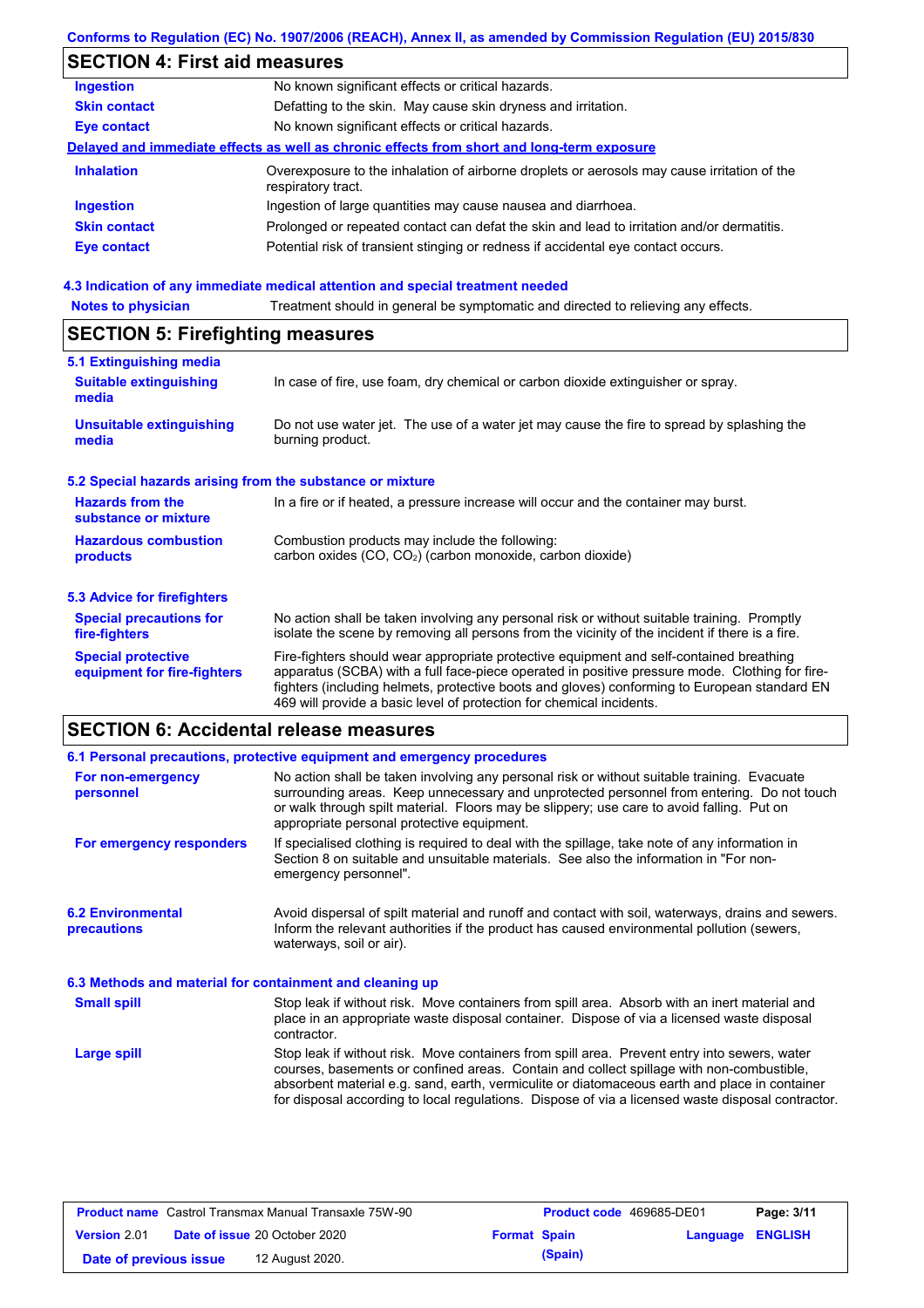### **SECTION 6: Accidental release measures**

| 6.4 Reference to other | See Section 1 for emergency contact information.                            |
|------------------------|-----------------------------------------------------------------------------|
| sections               | See Section 5 for firefighting measures.                                    |
|                        | See Section 8 for information on appropriate personal protective equipment. |
|                        | See Section 12 for environmental precautions.                               |
|                        | See Section 13 for additional waste treatment information.                  |
|                        |                                                                             |

### **SECTION 7: Handling and storage**

| 7.1 Precautions for safe handling                                                    |                                                                                                                 |                                                                                                                                                                                                                                                                                                                                                                                                                                                                                          |  |  |  |
|--------------------------------------------------------------------------------------|-----------------------------------------------------------------------------------------------------------------|------------------------------------------------------------------------------------------------------------------------------------------------------------------------------------------------------------------------------------------------------------------------------------------------------------------------------------------------------------------------------------------------------------------------------------------------------------------------------------------|--|--|--|
| <b>Protective measures</b>                                                           |                                                                                                                 | Put on appropriate personal protective equipment.                                                                                                                                                                                                                                                                                                                                                                                                                                        |  |  |  |
| <b>Advice on general</b><br>occupational hygiene                                     | information on hygiene measures.                                                                                | Eating, drinking and smoking should be prohibited in areas where this material is handled,<br>stored and processed. Wash thoroughly after handling. Remove contaminated clothing and<br>protective equipment before entering eating areas. See also Section 8 for additional                                                                                                                                                                                                             |  |  |  |
| <b>7.2 Conditions for safe</b><br>storage, including any<br><i>incompatibilities</i> |                                                                                                                 | Store in accordance with local regulations. Store in a dry, cool and well-ventilated area, away<br>from incompatible materials (see Section 10). Keep away from heat and direct sunlight. Keep<br>container tightly closed and sealed until ready for use. Containers that have been opened must<br>be carefully resealed and kept upright to prevent leakage. Store and use only in equipment/<br>containers designed for use with this product. Do not store in unlabelled containers. |  |  |  |
| <b>Not suitable</b>                                                                  | Prolonged exposure to elevated temperature.                                                                     |                                                                                                                                                                                                                                                                                                                                                                                                                                                                                          |  |  |  |
| 7.3 Specific end use(s)                                                              |                                                                                                                 |                                                                                                                                                                                                                                                                                                                                                                                                                                                                                          |  |  |  |
| <b>Recommendations</b>                                                               |                                                                                                                 | See section 1.2 and Exposure scenarios in annex, if applicable.                                                                                                                                                                                                                                                                                                                                                                                                                          |  |  |  |
| <b>SECTION 8: Exposure controls/personal protection</b>                              |                                                                                                                 |                                                                                                                                                                                                                                                                                                                                                                                                                                                                                          |  |  |  |
| <b>8.1 Control parameters</b>                                                        |                                                                                                                 |                                                                                                                                                                                                                                                                                                                                                                                                                                                                                          |  |  |  |
| <b>Occupational exposure limits</b>                                                  |                                                                                                                 |                                                                                                                                                                                                                                                                                                                                                                                                                                                                                          |  |  |  |
| <b>Product/ingredient name</b>                                                       |                                                                                                                 | <b>Exposure limit values</b>                                                                                                                                                                                                                                                                                                                                                                                                                                                             |  |  |  |
|                                                                                      | Distillates (petroleum), solvent-dewaxed heavy<br>National institute of occupational safety and health (Spain). |                                                                                                                                                                                                                                                                                                                                                                                                                                                                                          |  |  |  |

 TWA: 5 mg/m³ 8 hours. Issued/Revised: 1/2008 Form: Mist STEL: 10 mg/m<sup>3</sup> 15 minutes. Issued/Revised: 1/2008 Form: Mist

Whilst specific OELs for certain components may be shown in this section, other components may be present in any mist, vapour or dust produced. Therefore, the specific OELs may not be applicable to the product as a whole and are provided for guidance only.

**Recommended monitoring procedures** If this product contains ingredients with exposure limits, personal, workplace atmosphere or biological monitoring may be required to determine the effectiveness of the ventilation or other control measures and/or the necessity to use respiratory protective equipment. Reference should be made to monitoring standards, such as the following: European Standard EN 689 (Workplace atmospheres - Guidance for the assessment of exposure by inhalation to chemical agents for comparison with limit values and measurement strategy) European Standard EN 14042 (Workplace atmospheres - Guide for the application and use of procedures for the assessment of exposure to chemical and biological agents) European Standard EN 482 (Workplace atmospheres - General requirements for the performance of procedures for the measurement of chemical agents) Reference to national guidance documents for methods for the determination of hazardous substances will also be required.

#### **Derived No Effect Level**

paraffinic

No DNELs/DMELs available.

#### **Predicted No Effect Concentration**

No PNECs available

| <b>Appropriate engineering</b><br>controls                   | Provide exhaust ventilation or other engineering controls to keep the relevant airborne<br>concentrations below their respective occupational exposure limits.<br>All activities involving chemicals should be assessed for their risks to health, to ensure<br>exposures are adequately controlled. Personal protective equipment should only be considered<br>after other forms of control measures (e.g. engineering controls) have been suitably evaluated.<br>Personal protective equipment should conform to appropriate standards, be suitable for use, be<br>kept in good condition and properly maintained. |                          |            |
|--------------------------------------------------------------|----------------------------------------------------------------------------------------------------------------------------------------------------------------------------------------------------------------------------------------------------------------------------------------------------------------------------------------------------------------------------------------------------------------------------------------------------------------------------------------------------------------------------------------------------------------------------------------------------------------------|--------------------------|------------|
|                                                              | Your supplier of personal protective equipment should be consulted for advice on selection and<br>appropriate standards. For further information contact your national organisation for standards.<br>The final choice of protective equipment will depend upon a risk assessment. It is important to<br>ensure that all items of personal protective equipment are compatible.                                                                                                                                                                                                                                      |                          |            |
| <b>Product name</b> Castrol Transmax Manual Transaxle 75W-90 |                                                                                                                                                                                                                                                                                                                                                                                                                                                                                                                                                                                                                      | Product code 469685-DE01 | Page: 4/11 |

| <b>Product name</b> Castrol Transmax Manual Transaxle 75W-90 |  |                                      | <b>Product code</b> 469685-DE01 |         | Page: 4/11       |  |
|--------------------------------------------------------------|--|--------------------------------------|---------------------------------|---------|------------------|--|
| <b>Version 2.01</b>                                          |  | <b>Date of issue 20 October 2020</b> | <b>Format Spain</b>             |         | Language ENGLISH |  |
| Date of previous issue                                       |  | 12 August 2020.                      |                                 | (Spain) |                  |  |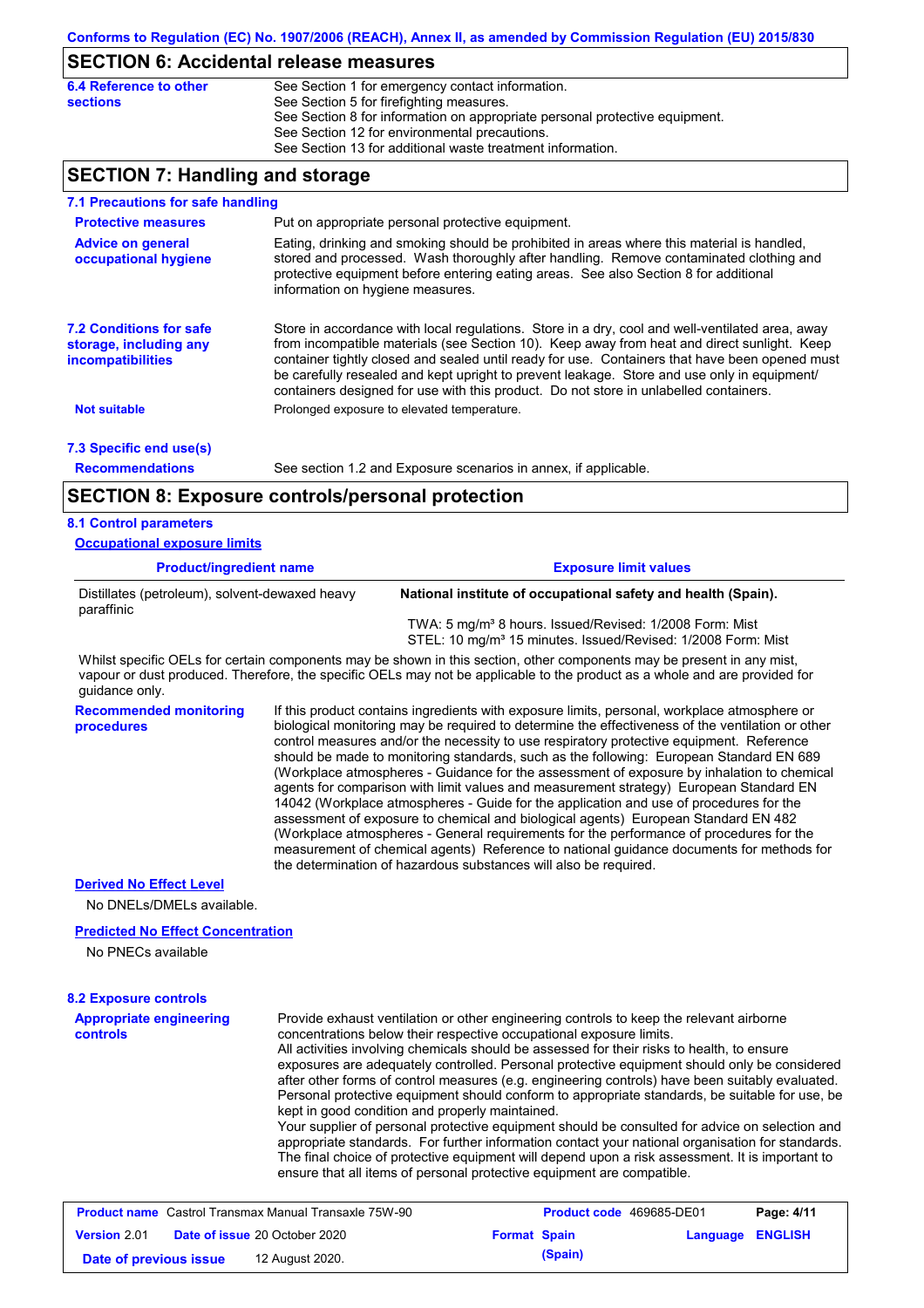# **SECTION 8: Exposure controls/personal protection**

| <b>Individual protection measures</b> |                                                                                                                                                                                                                                                                                                                                                                                                                                                                                                                                                                                                                                                   |
|---------------------------------------|---------------------------------------------------------------------------------------------------------------------------------------------------------------------------------------------------------------------------------------------------------------------------------------------------------------------------------------------------------------------------------------------------------------------------------------------------------------------------------------------------------------------------------------------------------------------------------------------------------------------------------------------------|
|                                       |                                                                                                                                                                                                                                                                                                                                                                                                                                                                                                                                                                                                                                                   |
| <b>Hygiene measures</b>               | Wash hands, forearms and face thoroughly after handling chemical products, before eating,<br>smoking and using the lavatory and at the end of the working period. Ensure that eyewash<br>stations and safety showers are close to the workstation location.                                                                                                                                                                                                                                                                                                                                                                                       |
| <b>Respiratory protection</b>         | In case of insufficient ventilation, wear suitable respiratory equipment.<br>The correct choice of respiratory protection depends upon the chemicals being handled, the<br>conditions of work and use, and the condition of the respiratory equipment. Safety procedures<br>should be developed for each intended application. Respiratory protection equipment should<br>therefore be chosen in consultation with the supplier/manufacturer and with a full assessment<br>of the working conditions.                                                                                                                                             |
| <b>Eye/face protection</b>            | Safety glasses with side shields.                                                                                                                                                                                                                                                                                                                                                                                                                                                                                                                                                                                                                 |
| <b>Skin protection</b>                |                                                                                                                                                                                                                                                                                                                                                                                                                                                                                                                                                                                                                                                   |
| <b>Hand protection</b>                | <b>General Information:</b>                                                                                                                                                                                                                                                                                                                                                                                                                                                                                                                                                                                                                       |
|                                       | Because specific work environments and material handling practices vary, safety procedures<br>should be developed for each intended application. The correct choice of protective gloves<br>depends upon the chemicals being handled, and the conditions of work and use. Most gloves<br>provide protection for only a limited time before they must be discarded and replaced (even the<br>best chemically resistant gloves will break down after repeated chemical exposures).                                                                                                                                                                  |
|                                       | Gloves should be chosen in consultation with the supplier / manufacturer and taking account of<br>a full assessment of the working conditions.                                                                                                                                                                                                                                                                                                                                                                                                                                                                                                    |
|                                       | Recommended: Nitrile gloves.<br><b>Breakthrough time:</b>                                                                                                                                                                                                                                                                                                                                                                                                                                                                                                                                                                                         |
|                                       | Breakthrough time data are generated by glove manufacturers under laboratory test conditions<br>and represent how long a glove can be expected to provide effective permeation resistance. It<br>is important when following breakthrough time recommendations that actual workplace<br>conditions are taken into account. Always consult with your glove supplier for up-to-date<br>technical information on breakthrough times for the recommended glove type.<br>Our recommendations on the selection of gloves are as follows:                                                                                                                |
|                                       | Continuous contact:                                                                                                                                                                                                                                                                                                                                                                                                                                                                                                                                                                                                                               |
|                                       | Gloves with a minimum breakthrough time of 240 minutes, or >480 minutes if suitable gloves<br>can be obtained.<br>If suitable gloves are not available to offer that level of protection, gloves with shorter<br>breakthrough times may be acceptable as long as appropriate glove maintenance and<br>replacement regimes are determined and adhered to.                                                                                                                                                                                                                                                                                          |
|                                       | Short-term / splash protection:                                                                                                                                                                                                                                                                                                                                                                                                                                                                                                                                                                                                                   |
|                                       | Recommended breakthrough times as above.<br>It is recognised that for short-term, transient exposures, gloves with shorter breakthrough times<br>may commonly be used. Therefore, appropriate maintenance and replacement regimes must<br>be determined and rigorously followed.                                                                                                                                                                                                                                                                                                                                                                  |
|                                       | <b>Glove Thickness:</b>                                                                                                                                                                                                                                                                                                                                                                                                                                                                                                                                                                                                                           |
|                                       | For general applications, we recommend gloves with a thickness typically greater than 0.35 mm.                                                                                                                                                                                                                                                                                                                                                                                                                                                                                                                                                    |
|                                       | It should be emphasised that glove thickness is not necessarily a good predictor of glove<br>resistance to a specific chemical, as the permeation efficiency of the glove will be dependent<br>on the exact composition of the glove material. Therefore, glove selection should also be based<br>on consideration of the task requirements and knowledge of breakthrough times.<br>Glove thickness may also vary depending on the glove manufacturer, the glove type and the<br>glove model. Therefore, the manufacturers' technical data should always be taken into account<br>to ensure selection of the most appropriate glove for the task. |
|                                       | Note: Depending on the activity being conducted, gloves of varying thickness may be required<br>for specific tasks. For example:                                                                                                                                                                                                                                                                                                                                                                                                                                                                                                                  |
|                                       | • Thinner gloves (down to 0.1 mm or less) may be required where a high degree of manual<br>dexterity is needed. However, these gloves are only likely to give short duration protection and<br>would normally be just for single use applications, then disposed of.                                                                                                                                                                                                                                                                                                                                                                              |
|                                       |                                                                                                                                                                                                                                                                                                                                                                                                                                                                                                                                                                                                                                                   |

| <b>Product name</b> Castrol Transmax Manual Transaxle 75W-90 |  |                                      | <b>Product code</b> 469685-DE01 |         | Page: 5/11       |  |
|--------------------------------------------------------------|--|--------------------------------------|---------------------------------|---------|------------------|--|
| <b>Version 2.01</b>                                          |  | <b>Date of issue 20 October 2020</b> | <b>Format Spain</b>             |         | Language ENGLISH |  |
| Date of previous issue                                       |  | 12 August 2020.                      |                                 | (Spain) |                  |  |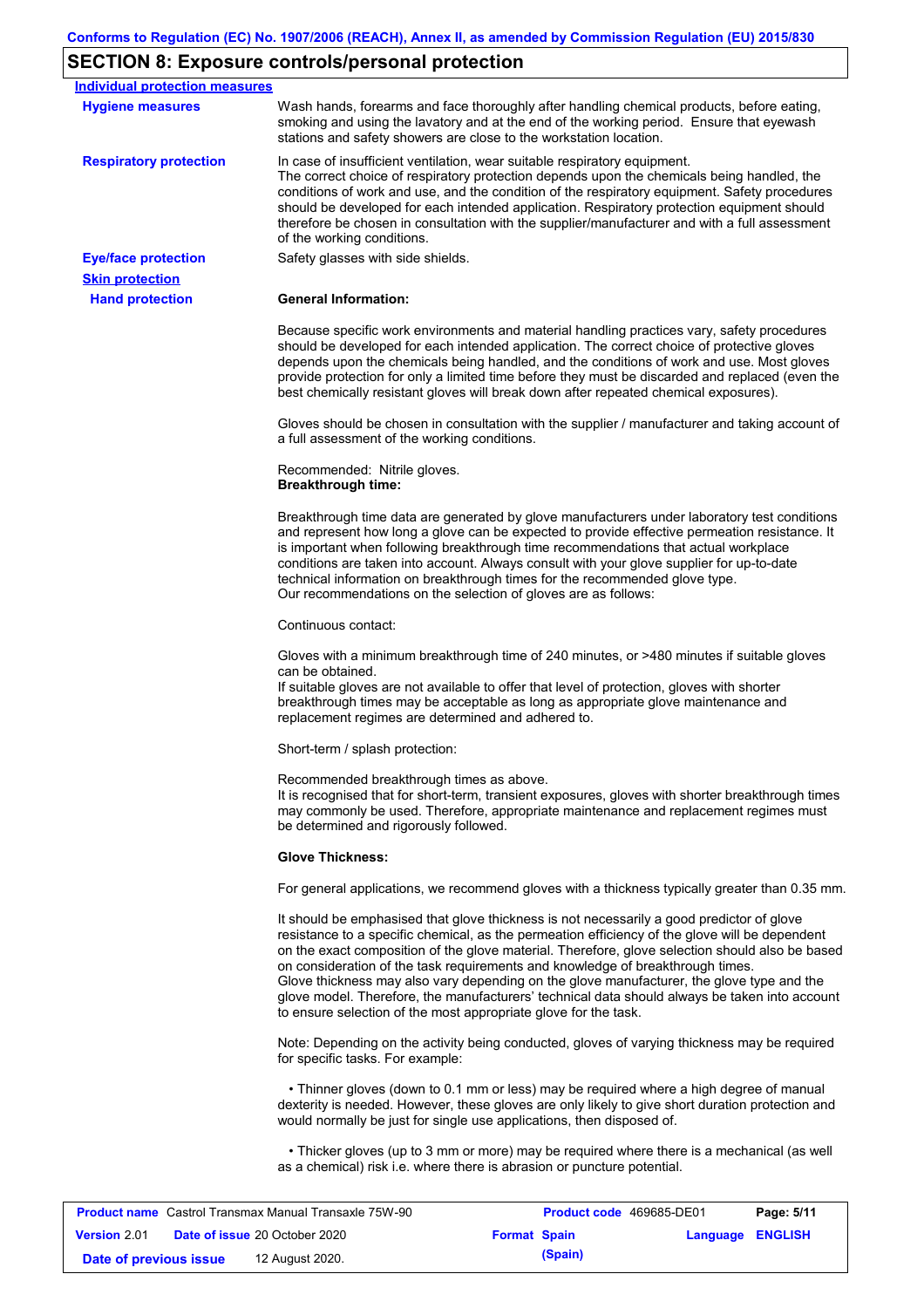# **SECTION 8: Exposure controls/personal protection**

| <b>Skin and body</b>                             | Use of protective clothing is good industrial practice.<br>Personal protective equipment for the body should be selected based on the task being<br>performed and the risks involved and should be approved by a specialist before handling this<br>product.<br>Cotton or polyester/cotton overalls will only provide protection against light superficial<br>contamination that will not soak through to the skin. Overalls should be laundered on a regular<br>basis. When the risk of skin exposure is high (e.g. when cleaning up spillages or if there is a<br>risk of splashing) then chemical resistant aprons and/or impervious chemical suits and boots<br>will be required. |
|--------------------------------------------------|---------------------------------------------------------------------------------------------------------------------------------------------------------------------------------------------------------------------------------------------------------------------------------------------------------------------------------------------------------------------------------------------------------------------------------------------------------------------------------------------------------------------------------------------------------------------------------------------------------------------------------------------------------------------------------------|
| <b>Refer to standards:</b>                       | Respiratory protection: EN 529<br>Gloves: EN 420, EN 374<br>Eye protection: EN 166<br>Filtering half-mask: EN 149<br>Filtering half-mask with valve: EN 405<br>Half-mask: EN 140 plus filter<br>Full-face mask: EN 136 plus filter<br>Particulate filters: EN 143<br>Gas/combined filters: EN 14387                                                                                                                                                                                                                                                                                                                                                                                   |
| <b>Environmental exposure</b><br><b>controls</b> | Emissions from ventilation or work process equipment should be checked to ensure they<br>comply with the requirements of environmental protection legislation. In some cases, fume<br>scrubbers, filters or engineering modifications to the process equipment will be necessary to<br>reduce emissions to acceptable levels.                                                                                                                                                                                                                                                                                                                                                         |

# **SECTION 9: Physical and chemical properties**

## **9.1 Information on basic physical and chemical properties**

| <b>Appearance</b>                                      |                                                                                                                                          |
|--------------------------------------------------------|------------------------------------------------------------------------------------------------------------------------------------------|
| <b>Physical state</b>                                  | Liguid.                                                                                                                                  |
| <b>Colour</b>                                          | Amber.                                                                                                                                   |
| <b>Odour</b>                                           | Not available.                                                                                                                           |
| <b>Odour threshold</b>                                 | Not available.                                                                                                                           |
| pH                                                     | Not available.                                                                                                                           |
| <b>Melting point/freezing point</b>                    | Not available.                                                                                                                           |
| Initial boiling point and boiling<br>range             | Not available.                                                                                                                           |
| <b>Pour point</b>                                      | $-51 °C$                                                                                                                                 |
| <b>Flash point</b>                                     | Open cup: >180°C (>356°F) [Cleveland.]                                                                                                   |
| <b>Evaporation rate</b>                                | Not available.                                                                                                                           |
| <b>Flammability (solid, gas)</b>                       | Not available.                                                                                                                           |
| <b>Upper/lower flammability or</b><br>explosive limits | Not available.                                                                                                                           |
| <b>Vapour pressure</b>                                 | Not available.                                                                                                                           |
| <b>Vapour density</b>                                  | Not available.                                                                                                                           |
| <b>Relative density</b>                                | Not available.                                                                                                                           |
| <b>Density</b>                                         | <1000 kg/m <sup>3</sup> (<1 g/cm <sup>3</sup> ) at 15 <sup>°</sup> C                                                                     |
| <b>Solubility(ies)</b>                                 | insoluble in water.                                                                                                                      |
| <b>Partition coefficient: n-octanol/</b><br>water      | Not available.                                                                                                                           |
| <b>Auto-ignition temperature</b>                       | Not available.                                                                                                                           |
| <b>Decomposition temperature</b>                       | Not available.                                                                                                                           |
| <b>Viscosity</b>                                       | Kinematic: 77.58 mm <sup>2</sup> /s (77.58 cSt) at $40^{\circ}$ C<br>Kinematic: 14.63 mm <sup>2</sup> /s (14.63 cSt) at 100 $^{\circ}$ C |
| <b>Explosive properties</b>                            | Not available.                                                                                                                           |
| <b>Oxidising properties</b>                            | Not available.                                                                                                                           |

#### **9.2 Other information**

No additional information.

| <b>Product name</b> Castrol Transmax Manual Transaxle 75W-90 |  |                                      | <b>Product code</b> 469685-DE01 |         | Page: 6/11       |  |
|--------------------------------------------------------------|--|--------------------------------------|---------------------------------|---------|------------------|--|
| <b>Version 2.01</b>                                          |  | <b>Date of issue 20 October 2020</b> | <b>Format Spain</b>             |         | Language ENGLISH |  |
| Date of previous issue                                       |  | 12 August 2020.                      |                                 | (Spain) |                  |  |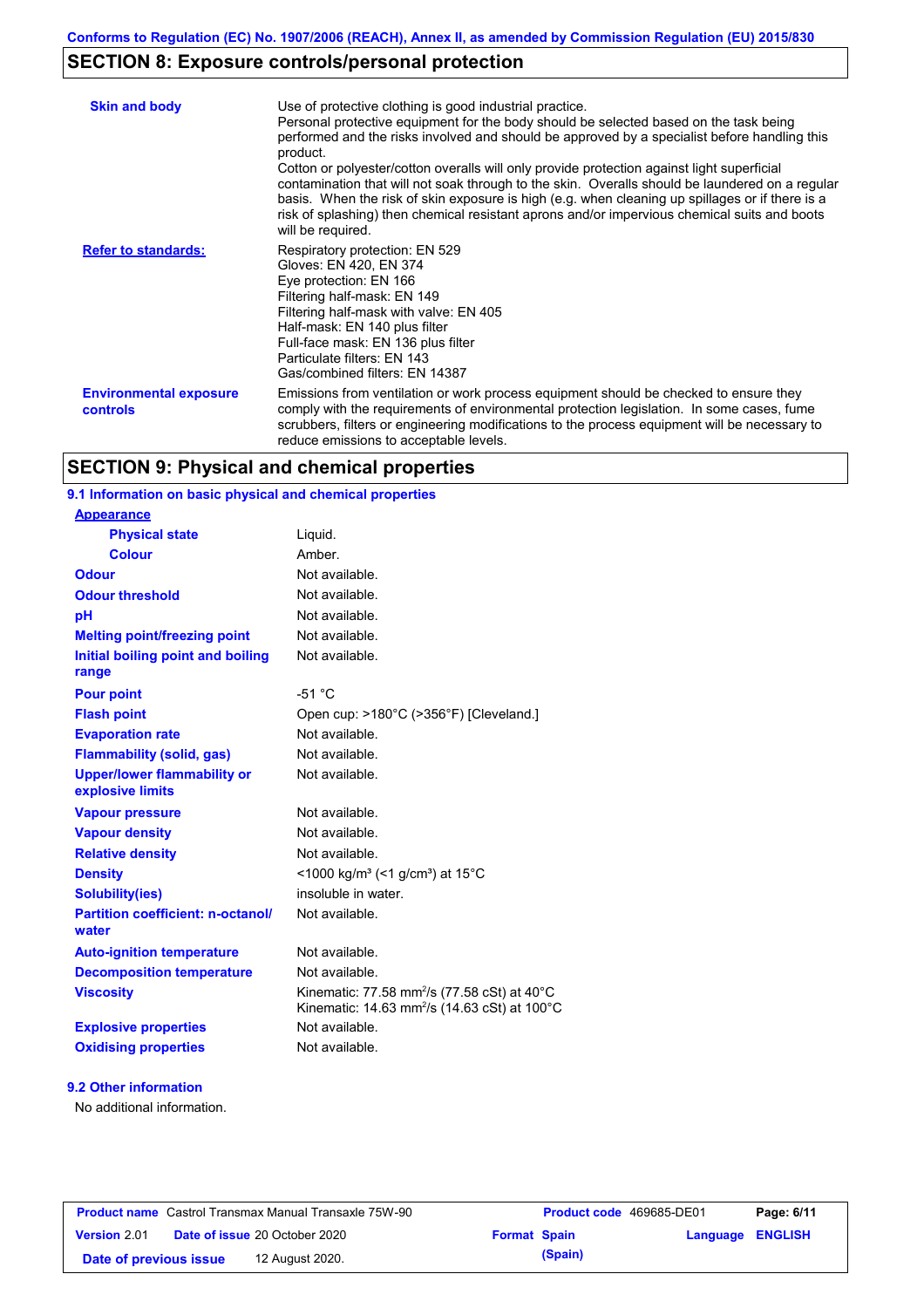| <b>SECTION 10: Stability and reactivity</b>       |                                                                                                                                                                         |  |  |
|---------------------------------------------------|-------------------------------------------------------------------------------------------------------------------------------------------------------------------------|--|--|
| <b>10.1 Reactivity</b>                            | No specific test data available for this product. Refer to Conditions to avoid and Incompatible<br>materials for additional information.                                |  |  |
| <b>10.2 Chemical stability</b>                    | The product is stable.                                                                                                                                                  |  |  |
| <b>10.3 Possibility of</b><br>hazardous reactions | Under normal conditions of storage and use, hazardous reactions will not occur.<br>Under normal conditions of storage and use, hazardous polymerisation will not occur. |  |  |
| <b>10.4 Conditions to avoid</b>                   | Avoid all possible sources of ignition (spark or flame).                                                                                                                |  |  |
| <b>10.5 Incompatible materials</b>                | Reactive or incompatible with the following materials: oxidising materials.                                                                                             |  |  |
| <b>10.6 Hazardous</b><br>decomposition products   | Under normal conditions of storage and use, hazardous decomposition products should not be<br>produced.                                                                 |  |  |

# **SECTION 11: Toxicological information**

| 11.1 Information on toxicological effects          |                                                                                                                             |
|----------------------------------------------------|-----------------------------------------------------------------------------------------------------------------------------|
| <b>Acute toxicity estimates</b>                    |                                                                                                                             |
| Not available.                                     |                                                                                                                             |
| <b>Information on likely</b><br>routes of exposure | Routes of entry anticipated: Dermal, Inhalation.                                                                            |
| <b>Potential acute health effects</b>              |                                                                                                                             |
| <b>Inhalation</b>                                  | Vapour inhalation under ambient conditions is not normally a problem due to low vapour<br>pressure.                         |
| <b>Ingestion</b>                                   | No known significant effects or critical hazards.                                                                           |
| <b>Skin contact</b>                                | Defatting to the skin. May cause skin dryness and irritation.                                                               |
| <b>Eye contact</b>                                 | No known significant effects or critical hazards.                                                                           |
|                                                    | Symptoms related to the physical, chemical and toxicological characteristics                                                |
| <b>Inhalation</b>                                  | May be harmful by inhalation if exposure to vapour, mists or fumes resulting from thermal<br>decomposition products occurs. |
| <b>Ingestion</b>                                   | No specific data.                                                                                                           |
| <b>Skin contact</b>                                | Adverse symptoms may include the following:<br>irritation<br>dryness<br>cracking                                            |
| <b>Eye contact</b>                                 | No specific data.                                                                                                           |
|                                                    | Delayed and immediate effects as well as chronic effects from short and long-term exposure                                  |
| <b>Inhalation</b>                                  | Overexposure to the inhalation of airborne droplets or aerosols may cause irritation of the<br>respiratory tract.           |
| <b>Ingestion</b>                                   | Ingestion of large quantities may cause nausea and diarrhoea.                                                               |
| <b>Skin contact</b>                                | Prolonged or repeated contact can defat the skin and lead to irritation and/or dermatitis.                                  |
| <b>Eye contact</b>                                 | Potential risk of transient stinging or redness if accidental eye contact occurs.                                           |
| <b>Potential chronic health effects</b>            |                                                                                                                             |
| <b>General</b>                                     | No known significant effects or critical hazards.                                                                           |
| <b>Carcinogenicity</b>                             | No known significant effects or critical hazards.                                                                           |
| <b>Mutagenicity</b>                                | No known significant effects or critical hazards.                                                                           |
| <b>Developmental effects</b>                       | No known significant effects or critical hazards.                                                                           |
| <b>Fertility effects</b>                           | No known significant effects or critical hazards.                                                                           |

# **SECTION 12: Ecological information**

#### **12.1 Toxicity**

**Environmental hazards** Not classified as dangerous

#### **12.2 Persistence and degradability**

Partially biodegradable.

#### **12.3 Bioaccumulative potential**

This product is not expected to bioaccumulate through food chains in the environment.

|                        | <b>Product name</b> Castrol Transmax Manual Transaxle 75W-90 |                     | Product code 469685-DE01 |                  | Page: 7/11 |
|------------------------|--------------------------------------------------------------|---------------------|--------------------------|------------------|------------|
| <b>Version 2.01</b>    | <b>Date of issue 20 October 2020</b>                         | <b>Format Spain</b> |                          | Language ENGLISH |            |
| Date of previous issue | 12 August 2020.                                              |                     | (Spain)                  |                  |            |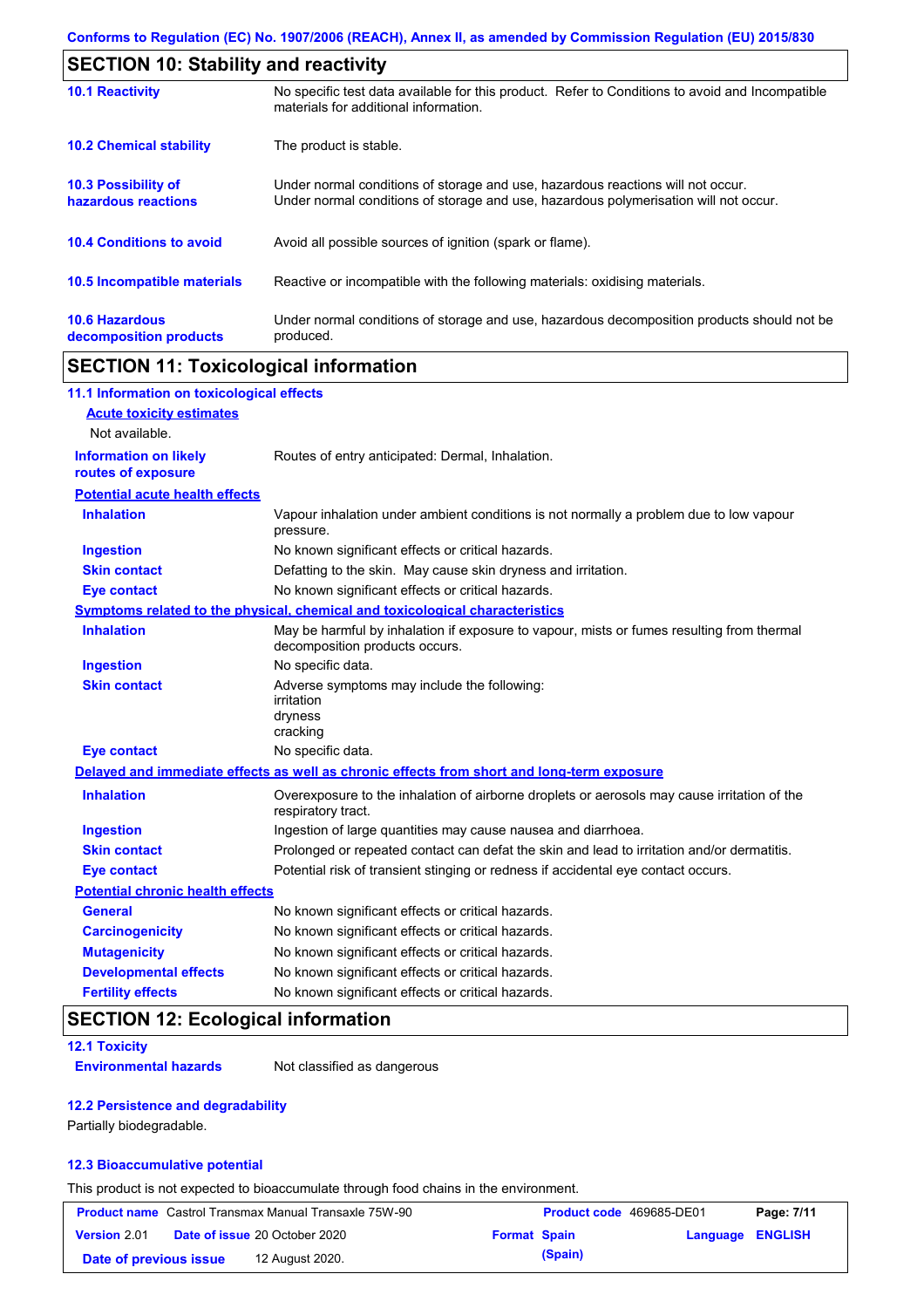## **SECTION 12: Ecological information**

| <b>12.4 Mobility in soil</b>                            |                                                                      |
|---------------------------------------------------------|----------------------------------------------------------------------|
| <b>Soil/water partition</b><br><b>coefficient (Koc)</b> | Not available.                                                       |
| <b>Mobility</b>                                         | Spillages may penetrate the soil causing ground water contamination. |

#### **12.5 Results of PBT and vPvB assessment**

Product does not meet the criteria for PBT or vPvB according to Regulation (EC) No. 1907/2006, Annex XIII.

| 12.6 Other adverse effects          |                                                                                                                           |
|-------------------------------------|---------------------------------------------------------------------------------------------------------------------------|
| <b>Other ecological information</b> | Spills may form a film on water surfaces causing physical damage to organisms. Oxygen<br>transfer could also be impaired. |
|                                     |                                                                                                                           |

### **SECTION 13: Disposal considerations**

#### **13.1 Waste treatment methods**

**Product**

```
Methods of disposal
```
Where possible, arrange for product to be recycled. Dispose of via an authorised person/ licensed waste disposal contractor in accordance with local regulations.

**Hazardous waste** Yes.

#### **European waste catalogue (EWC)**

| Waste code | <b>Waste designation</b>                |
|------------|-----------------------------------------|
| 13 02 08*  | other engine, gear and lubricating oils |

However, deviation from the intended use and/or the presence of any potential contaminants may require an alternative waste disposal code to be assigned by the end user.

#### **Packaging**

| <b>Methods of disposal</b> | Where possible, arrange for product to be recycled. Dispose of via an authorised person/<br>licensed waste disposal contractor in accordance with local regulations.                                                                    |
|----------------------------|-----------------------------------------------------------------------------------------------------------------------------------------------------------------------------------------------------------------------------------------|
| <b>Special precautions</b> | This material and its container must be disposed of in a safe way. Empty containers or liners<br>may retain some product residues. Avoid dispersal of spilt material and runoff and contact with<br>soil, waterways, drains and sewers. |
| <b>References</b>          | Commission 2014/955/EU<br>Directive 2008/98/EC                                                                                                                                                                                          |

# **SECTION 14: Transport information**

|                                                | <b>ADR/RID</b> | <b>ADN</b>     | <b>IMDG</b>    | <b>IATA</b>    |
|------------------------------------------------|----------------|----------------|----------------|----------------|
| 14.1 UN number                                 | Not regulated. | Not regulated. | Not regulated. | Not regulated. |
| 14.2 UN proper<br>shipping name                |                |                | -              |                |
| <b>14.3 Transport</b><br>hazard class(es)      |                |                |                |                |
| 14.4 Packing<br>group                          |                |                |                |                |
| 14.5<br><b>Environmental</b><br><b>hazards</b> | No.            | No.            | No.            | No.            |
| <b>Additional</b><br>information               |                |                |                |                |

**14.6 Special precautions for user** Not available.

**14.7 Transport in bulk according to Annex II of Marpol and the IBC Code** Not available.

| <b>Product name</b> Castrol Transmax Manual Transaxle 75W-90 |                                      | <b>Product code</b> 469685-DE01 |                     | Page: 8/11 |                         |  |
|--------------------------------------------------------------|--------------------------------------|---------------------------------|---------------------|------------|-------------------------|--|
| <b>Version 2.01</b>                                          | <b>Date of issue 20 October 2020</b> |                                 | <b>Format Spain</b> |            | <b>Language ENGLISH</b> |  |
| Date of previous issue                                       |                                      | 12 August 2020.                 |                     | (Spain)    |                         |  |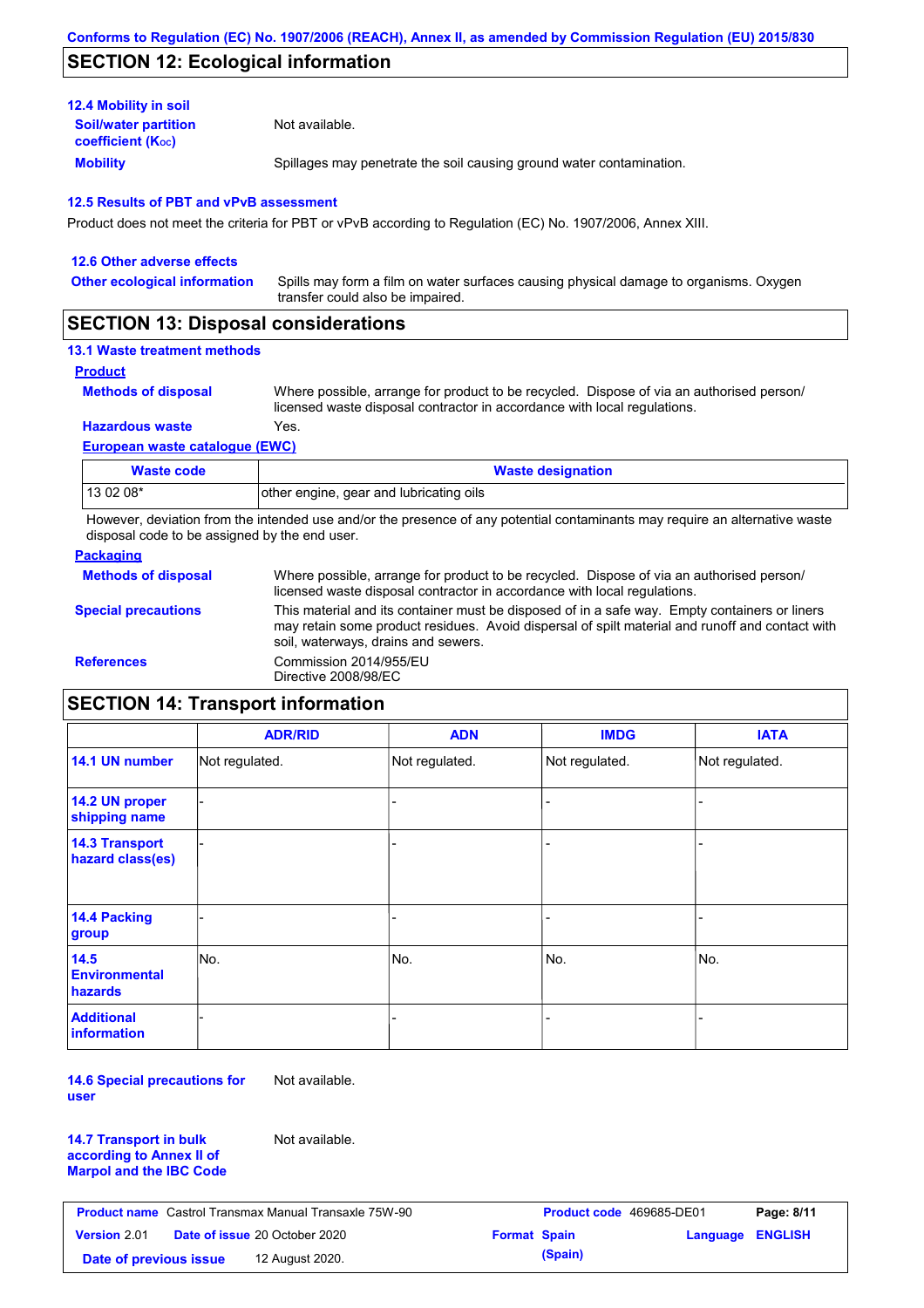# **SECTION 15: Regulatory information**

|                                                                 | 15.1 Safety, health and environmental regulations/legislation specific for the substance or mixture                            |
|-----------------------------------------------------------------|--------------------------------------------------------------------------------------------------------------------------------|
| EU Regulation (EC) No. 1907/2006 (REACH)                        |                                                                                                                                |
| Annex XIV - List of substances subject to authorisation         |                                                                                                                                |
| <b>Annex XIV</b>                                                |                                                                                                                                |
| None of the components are listed.                              |                                                                                                                                |
| <b>Substances of very high concern</b>                          |                                                                                                                                |
| None of the components are listed.                              |                                                                                                                                |
| <b>Other regulations</b>                                        |                                                                                                                                |
| <b>REACH Status</b>                                             | The company, as identified in Section 1, sells this product in the EU in compliance with the<br>current requirements of REACH. |
| <b>United States inventory</b><br>(TSCA 8b)                     | All components are active or exempted.                                                                                         |
| <b>Australia inventory (AICS)</b>                               | All components are listed or exempted.                                                                                         |
| <b>Canada inventory</b>                                         | All components are listed or exempted.                                                                                         |
| <b>China inventory (IECSC)</b>                                  | All components are listed or exempted.                                                                                         |
| <b>Japan inventory (ENCS)</b>                                   | All components are listed or exempted.                                                                                         |
| <b>Korea inventory (KECI)</b>                                   | All components are listed or exempted.                                                                                         |
| <b>Philippines inventory</b><br>(PICCS)                         | All components are listed or exempted.                                                                                         |
| <b>Taiwan Chemical</b><br><b>Substances Inventory</b><br>(TCSI) | All components are listed or exempted.                                                                                         |
| Ozone depleting substances (1005/2009/EU)<br>Not listed.        |                                                                                                                                |
| Prior Informed Consent (PIC) (649/2012/EU)<br>Not listed.       |                                                                                                                                |
| <b>EU - Water framework directive - Priority substances</b>     |                                                                                                                                |
| None of the components are listed.                              |                                                                                                                                |
| <b>Seveso Directive</b>                                         |                                                                                                                                |

This product is not controlled under the Seveso Directive.

| <b>15.2 Chemical safety</b> | A Chemical Safety Assessment has been carried out for one or more of the substances within  |
|-----------------------------|---------------------------------------------------------------------------------------------|
| assessment                  | this mixture. A Chemical Safety Assessment has not been carried out for the mixture itself. |

# **SECTION 16: Other information**

| <b>Abbreviations and acronyms</b>                            | ADN = European Provisions concerning the International Carriage of Dangerous Goods by<br>Inland Waterway                                                         |                          |                         |            |  |  |
|--------------------------------------------------------------|------------------------------------------------------------------------------------------------------------------------------------------------------------------|--------------------------|-------------------------|------------|--|--|
|                                                              | ADR = The European Agreement concerning the International Carriage of Dangerous Goods by<br>Road                                                                 |                          |                         |            |  |  |
|                                                              | $ATE = Acute Toxicity Estimate$                                                                                                                                  |                          |                         |            |  |  |
|                                                              | BCF = Bioconcentration Factor                                                                                                                                    |                          |                         |            |  |  |
|                                                              | CAS = Chemical Abstracts Service                                                                                                                                 |                          |                         |            |  |  |
|                                                              | CLP = Classification, Labelling and Packaging Regulation [Regulation (EC) No. 1272/2008]                                                                         |                          |                         |            |  |  |
|                                                              | CSA = Chemical Safety Assessment                                                                                                                                 |                          |                         |            |  |  |
|                                                              | CSR = Chemical Safety Report                                                                                                                                     |                          |                         |            |  |  |
|                                                              | DMEL = Derived Minimal Effect Level                                                                                                                              |                          |                         |            |  |  |
|                                                              | DNEL = Derived No Effect Level                                                                                                                                   |                          |                         |            |  |  |
|                                                              | EINECS = European Inventory of Existing Commercial chemical Substances                                                                                           |                          |                         |            |  |  |
|                                                              | ES = Exposure Scenario                                                                                                                                           |                          |                         |            |  |  |
|                                                              | EUH statement = CLP-specific Hazard statement<br>EWC = European Waste Catalogue<br>GHS = Globally Harmonized System of Classification and Labelling of Chemicals |                          |                         |            |  |  |
|                                                              |                                                                                                                                                                  |                          |                         |            |  |  |
|                                                              |                                                                                                                                                                  |                          |                         |            |  |  |
|                                                              | IATA = International Air Transport Association                                                                                                                   |                          |                         |            |  |  |
|                                                              | IBC = Intermediate Bulk Container                                                                                                                                |                          |                         |            |  |  |
|                                                              | <b>IMDG = International Maritime Dangerous Goods</b>                                                                                                             |                          |                         |            |  |  |
|                                                              | LogPow = logarithm of the octanol/water partition coefficient                                                                                                    |                          |                         |            |  |  |
|                                                              | MARPOL = International Convention for the Prevention of Pollution From Ships, 1973 as                                                                            |                          |                         |            |  |  |
|                                                              | modified by the Protocol of 1978. ("Marpol" = marine pollution)<br>OECD = Organisation for Economic Co-operation and Development                                 |                          |                         |            |  |  |
|                                                              |                                                                                                                                                                  |                          |                         |            |  |  |
|                                                              | PBT = Persistent, Bioaccumulative and Toxic                                                                                                                      |                          |                         |            |  |  |
| <b>Product name</b> Castrol Transmax Manual Transaxle 75W-90 |                                                                                                                                                                  | Product code 469685-DE01 |                         | Page: 9/11 |  |  |
| <b>Version 2.01</b>                                          | <b>Date of issue 20 October 2020</b>                                                                                                                             | <b>Format Spain</b>      | <b>Language ENGLISH</b> |            |  |  |

**Date of previous issue 12 August 2020. (Spain) (Spain)**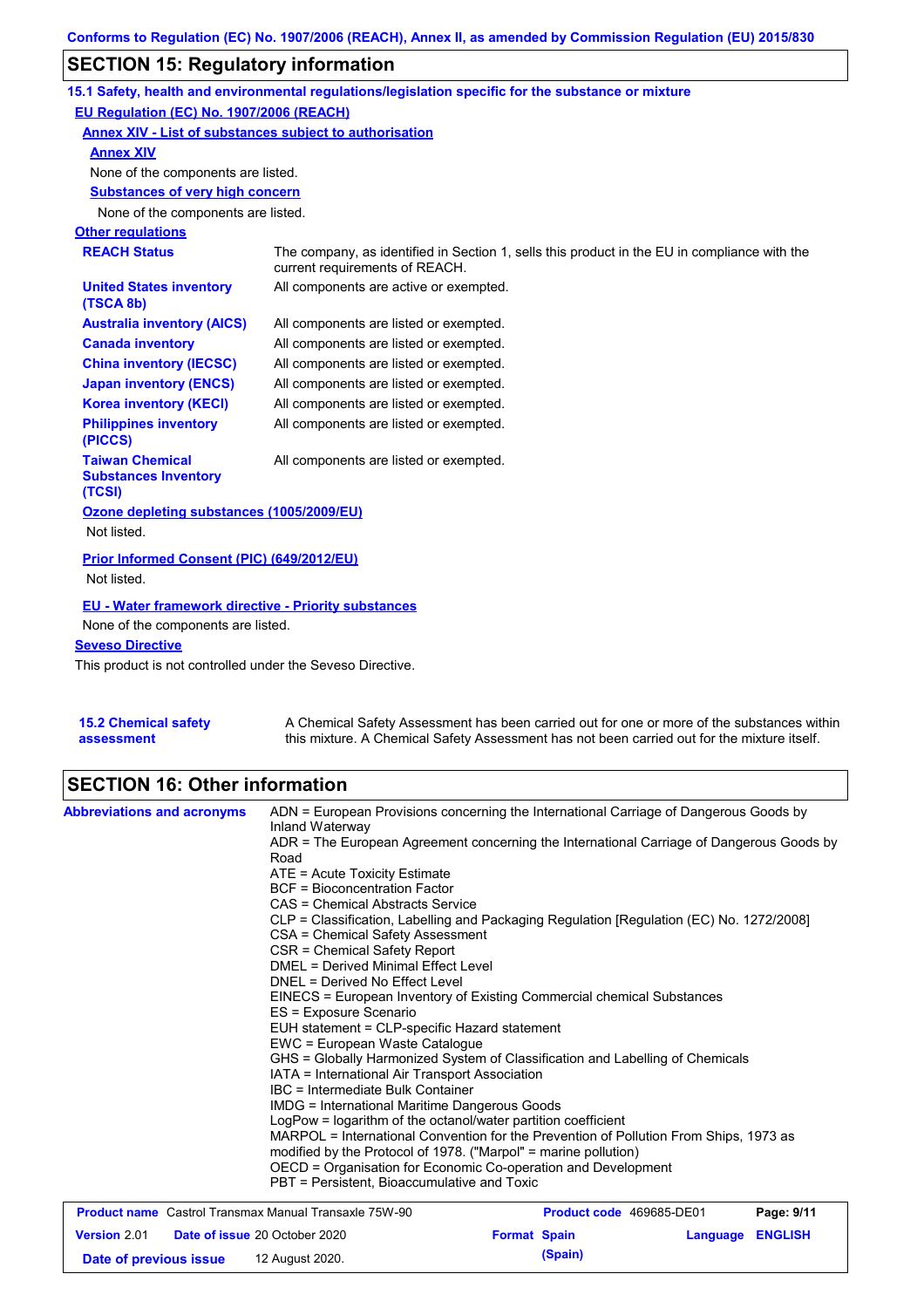### **SECTION 16: Other information**

PNEC = Predicted No Effect Concentration REACH = Registration, Evaluation, Authorisation and Restriction of Chemicals Regulation [Regulation (EC) No. 1907/2006] RID = The Regulations concerning the International Carriage of Dangerous Goods by Rail RRN = REACH Registration Number SADT = Self-Accelerating Decomposition Temperature SVHC = Substances of Very High Concern STOT-RE = Specific Target Organ Toxicity - Repeated Exposure STOT-SE = Specific Target Organ Toxicity - Single Exposure TWA = Time weighted average UN = United Nations UVCB = Complex hydrocarbon substance VOC = Volatile Organic Compound vPvB = Very Persistent and Very Bioaccumulative Varies = may contain one or more of the following 64741-88-4 / RRN 01-2119488706-23, 64741-89-5 / RRN 01-2119487067-30, 64741-95-3 / RRN 01-2119487081-40, 64741-96-4/ RRN 01-2119483621-38, 64742-01-4 / RRN 01-2119488707-21, 64742-44-5 / RRN 01-2119985177-24, 64742-45-6, 64742-52-5 / RRN 01-2119467170-45, 64742-53-6 / RRN 01-2119480375-34, 64742-54-7 / RRN 01-2119484627-25, 64742-55-8 / RRN 01-2119487077-29, 64742-56-9 / RRN 01-2119480132-48, 64742-57-0 / RRN 01-2119489287-22, 64742-58-1, 64742-62-7 / RRN 01-2119480472-38, 64742-63-8, 64742-65-0 / RRN 01-2119471299-27, 64742-70-7 / RRN 01-2119487080-42, 72623-85-9 / RRN 01-2119555262-43, 72623-86-0 / RRN 01-2119474878-16, 72623-87-1 / RRN 01-2119474889-13

#### **Procedure used to derive the classification according to Regulation (EC) No. 1272/2008 [CLP/GHS]**

| <b>Classification</b>                                  |                            | <b>Justification</b>                          |
|--------------------------------------------------------|----------------------------|-----------------------------------------------|
| Not classified.                                        |                            |                                               |
| <b>Full text of abbreviated H</b><br><b>statements</b> | H304                       | May be fatal if swallowed and enters airways. |
| <b>Full text of classifications</b><br>[CLP/GHS]       | Asp. Tox. 1, H304          | <b>ASPIRATION HAZARD - Category 1</b>         |
| <b>History</b>                                         |                            |                                               |
| Date of issue/ Date of<br>revision                     | 20/10/2020.                |                                               |
| Date of previous issue                                 | 12/08/2020.                |                                               |
| <b>Prepared by</b>                                     | <b>Product Stewardship</b> |                                               |

#### **Indicates information that has changed from previously issued version.**

#### **Notice to reader**

All reasonably practicable steps have been taken to ensure this data sheet and the health, safety and environmental information contained in it is accurate as of the date specified below. No warranty or representation, express or implied is made as to the accuracy or completeness of the data and information in this data sheet.

The data and advice given apply when the product is sold for the stated application or applications. You should not use the product other than for the stated application or applications without seeking advice from BP Group.

It is the user's obligation to evaluate and use this product safely and to comply with all applicable laws and regulations. The BP Group shall not be responsible for any damage or injury resulting from use, other than the stated product use of the material, from any failure to adhere to recommendations, or from any hazards inherent in the nature of the material. Purchasers of the product for supply to a third party for use at work, have a duty to take all necessary steps to ensure that any person handling or using the product is provided with the information in this sheet. Employers have a duty to tell employees and others who may be affected of any hazards described in this sheet and of any precautions that should be taken. You can contact the BP Group to ensure that this document is the most current available. Alteration of this document is strictly prohibited.

| <b>Product name</b> Castrol Transmax Manual Transaxle 75W-90 |  | <b>Product code</b> 469685-DE01      |                     | Page: 10/11 |                         |  |
|--------------------------------------------------------------|--|--------------------------------------|---------------------|-------------|-------------------------|--|
| <b>Version 2.01</b>                                          |  | <b>Date of issue 20 October 2020</b> | <b>Format Spain</b> |             | <b>Language ENGLISH</b> |  |
| Date of previous issue                                       |  | 12 August 2020.                      |                     | (Spain)     |                         |  |